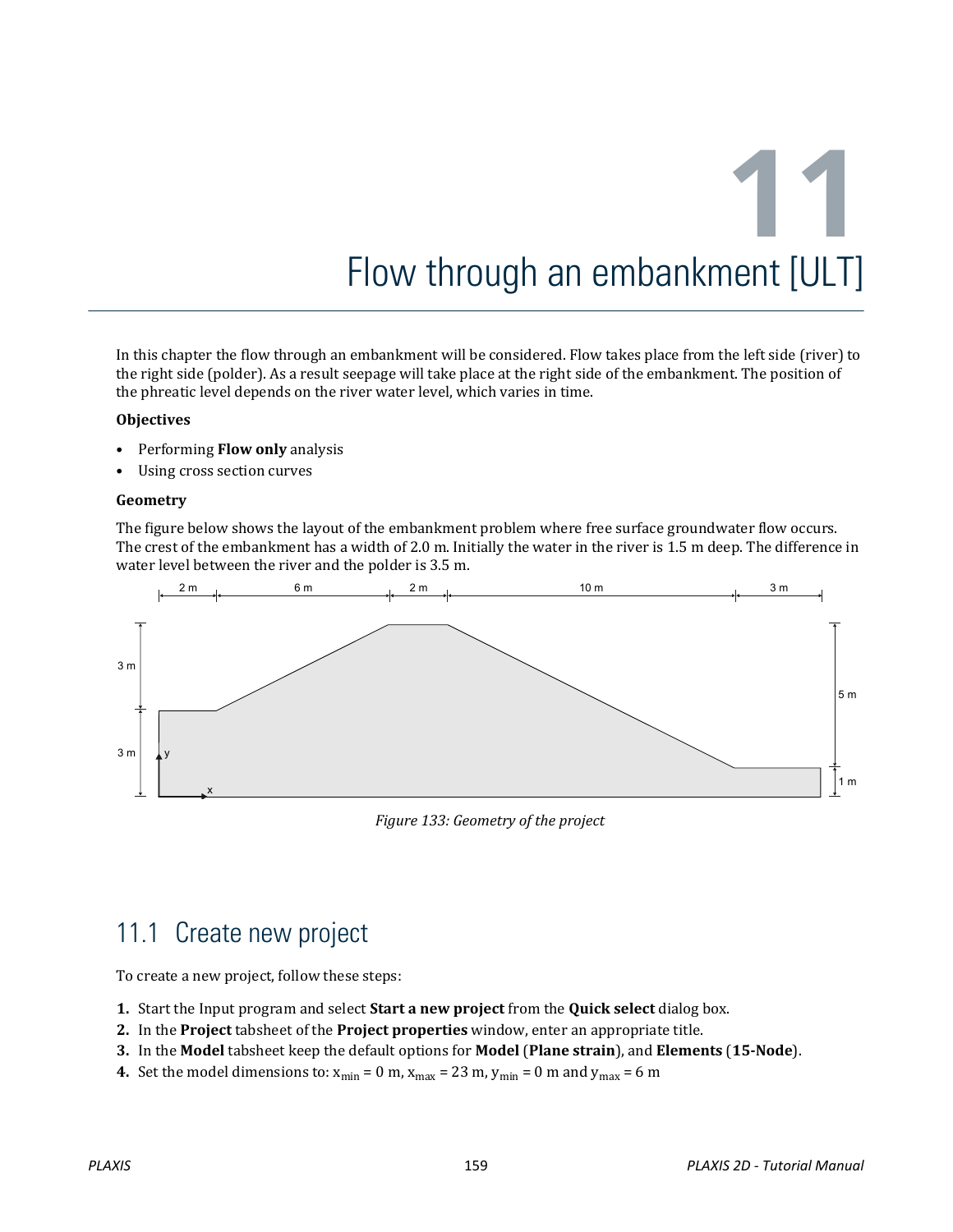Define the soil stratigraphy

**5.** Keep the default values for units, constants and the general parameters and click **OK**. The **Project properties** window closes.

# 11.2 Define the soil stratigraphy

A number of boreholes has to be defined according to the information in the table below.

#### **Table 26: Information on the boreholes in the model**

| <b>Borehole number</b> | Location $(x)$ | Head | <b>Top</b> | <b>Bottom</b> |
|------------------------|----------------|------|------------|---------------|
|                        |                | 4.5  | . .        |               |
|                        |                | 4.5  |            |               |
|                        | 10             | 4.0  | h          |               |
|                        | 20             | 1.0  |            |               |

To define the soil stratigraphy:

- **1.** Click the **Create borehole** button **a** and create a borehole at  $x = 2$ . The **Modify soil layers** window pops up.
- **2.** Specify the head value as 4.5.
- **3.** Add a soil layer in the borehole. Set the top level to 3. No change is required for the bottom boundary of the layer.
- **4.** Create the rest of the required boreholes according to the information given in Table 26 (on page 160).

# 11.3 Create and assign material data set

A material data set needs to be created for the soil layer.

The sand layer has the following properties:

#### **Table 27: Material properties of the embankment material (sand)**

| <b>Parameter</b> | <b>Name</b>              | <b>Sand</b>    | Unit |
|------------------|--------------------------|----------------|------|
| <b>General</b>   |                          |                |      |
| Material model   | $\overline{\phantom{0}}$ | Linear elastic |      |
| Drainage type    | -                        | Drained        |      |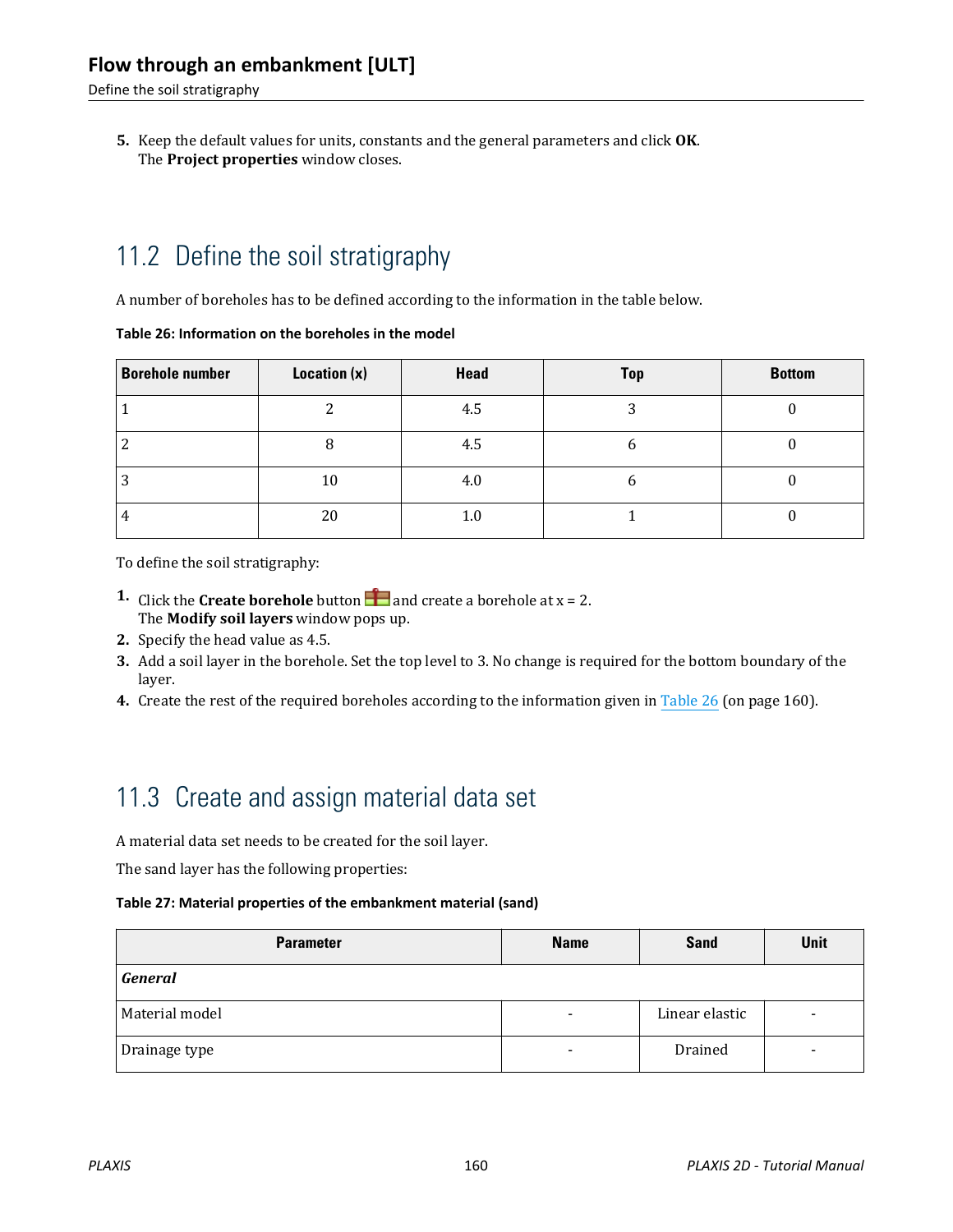Generate the mesh

| <b>Parameter</b>                      | <b>Name</b>             | <b>Sand</b>   | <b>Unit</b>       |
|---------------------------------------|-------------------------|---------------|-------------------|
| Soil unit weight above phreatic level | $Y$ unsat               | 20            | $kN/m^3$          |
| Soil unit weight below phreatic level | $\gamma_{\textit{sat}}$ | 20            | $kN/m^3$          |
| <b>Parameters</b>                     |                         |               |                   |
| Young's modulus                       | $E^\prime$              | $10.10^{3}$   | kN/m <sup>2</sup> |
| Poisson's ratio                       | $\nu'$                  | 0.3           |                   |
| <b>Groundwater</b>                    |                         |               |                   |
| Data set                              | $\overline{a}$          | Standard      |                   |
| Soil Type                             | $\blacksquare$          | Medium fine   |                   |
| Flow parameters - Use defaults        | $\overline{a}$          | From data set |                   |
| Horizontal permeability               | $k_{x}$                 | 0.02272       | m/day             |
| Vertical permeability                 | $k_{y}$                 | 0.02272       | m/day             |

To create the material set, follow these steps:

- **1.** Define the soil material according to the table above and assign the material dataset to the cluster. Skip the **Interfaces** and **Initial** tabsheets as these parameters are not relevant.
- **2.** After assigning the material to the soil cluster close the **Modify soil layers** window.

## 11.4 Generate the mesh

- **1.** Proceed to the **Mesh** mode.
- **2.** Select the two lines that form the left hand side slope and river bed as shown in the figure below. In the **Selection Explorer** specify a **Coarseness factor** of 0.5.



- **3.** Click the **Generate mesh** button **to** to generate the mesh. The **Mesh options** window appears.
- **4.** Select the **Fine** option in the **Element distribution** drop-down menu and generate the mesh.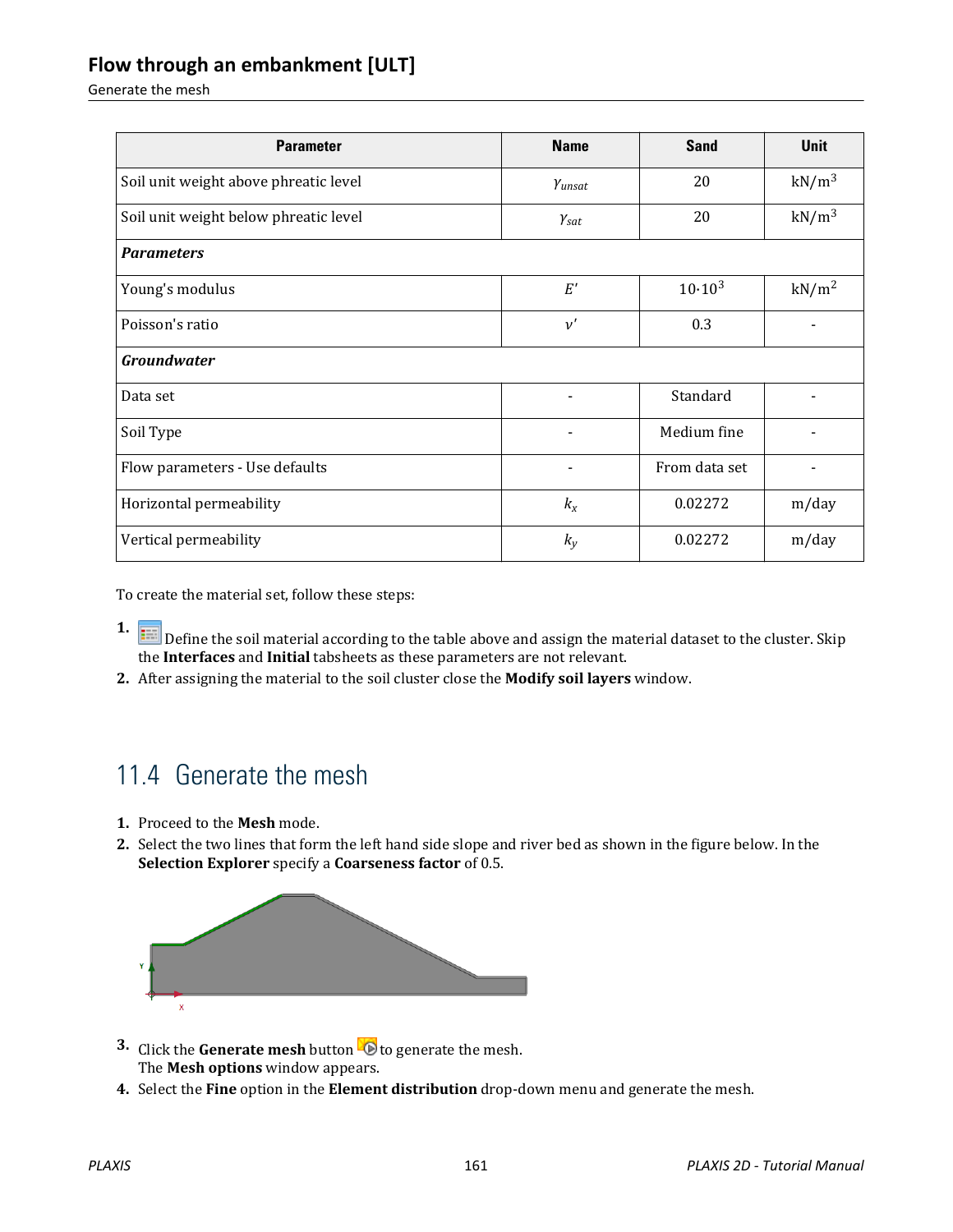Define and perform the calculation

**5.** Click the **View mesh** button **th** to view the mesh.



*Figure 134: The generated mesh*

**6.** Click the **Close** tab to close the Output program.

# 11.5 Define and perform the calculation

In this project only the flow related behaviour will be analysed. The calculation process consists of three phases that will be defined in the **Staged construction** mode. In the initial phase, the groundwater flow in steady state is calculated for an average river level. In Phase 1, the transient groundwater flow is calculated for a harmonic variation of the water level. In Phase 2, the calculation is similar as in Phase 1, but the period is longer.

Click the **Staged construction** tab to proceed to the corresponding mode. A global level is automatically created according to the head values specified for each borehole (Table 26 (on page 160)). The model in the **Staged construction** mode is shown in the figure below.



*Figure 135: The model in the Staged construction mode*

**Note:** Note that the 'internal' part of the global water level will be replaced by the result of the groundwater flow calculation.

## 11.5.1 Initial phase

- **1.** Double-click the initial phase in the **Phases** explorer.
- **2.** In the **General** subtree select the **Flow only** option as the **Calculation type**.
- **3.** The default values of the remaining parameters are valid for this phase. Click **OK** to close the **Phases** window.
- **4.** In the **Model explorer** expand the **Model conditions** subtree.
- **5.** In the **Model conditions** expand the **GroundwaterFlow** subtree. The default boundary conditions are relevant for the initial phase. Check that only the bottom boundary is closed.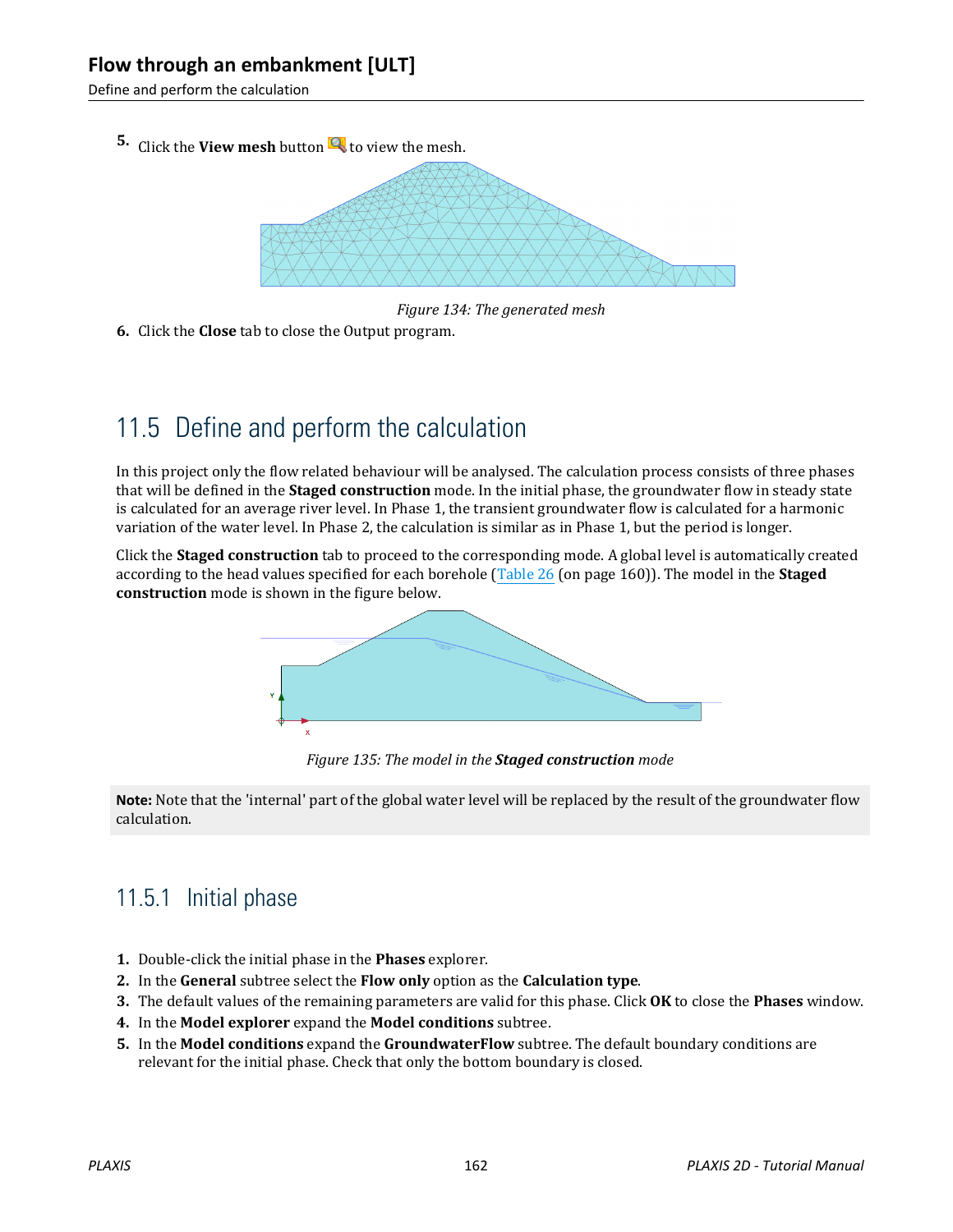Define and perform the calculation



*Figure 136: The groundwater flow boundary conditions for the initial phase*

**6.** In the **Model explorer** expand the **Groundwater flow BCs** subtree. The boundary conditions at the extremities of the model are automatically created by the program and listed under the **GWFlowBaseBC**.

**Note:** Note that when the boundary conditions under the **Groundwater flow BCs** subtree are active, the model conditions specified in the **GroundwaterFlow** are ignored.

## 11.5.2 Phase 1

- **1.** Click the **Add phase** button **to** to create a new phase.
- **2.** In the **Phases explorer** double-click the current phase.
- **3.** In the **General** subtree select the **Transient groundwater flow** option as pore pressure calculation type.
- **4.** Set the **Time interval** to 1 day.
- **5.** In the **Numerical control parameters** subtree set the **Max number of steps stored** parameter to 50. The default values of the remaining parameters will be used.
- **6.** Click **OK** to close the **Phases** window.
- **7.** Click the **Select multiple objects** button  $\Box$  in the side toolbar.
- **8.** Click **Select lines** > **Select water boundaries**.
- **9.** Select the hydraulic boundaries as shown in the following figure.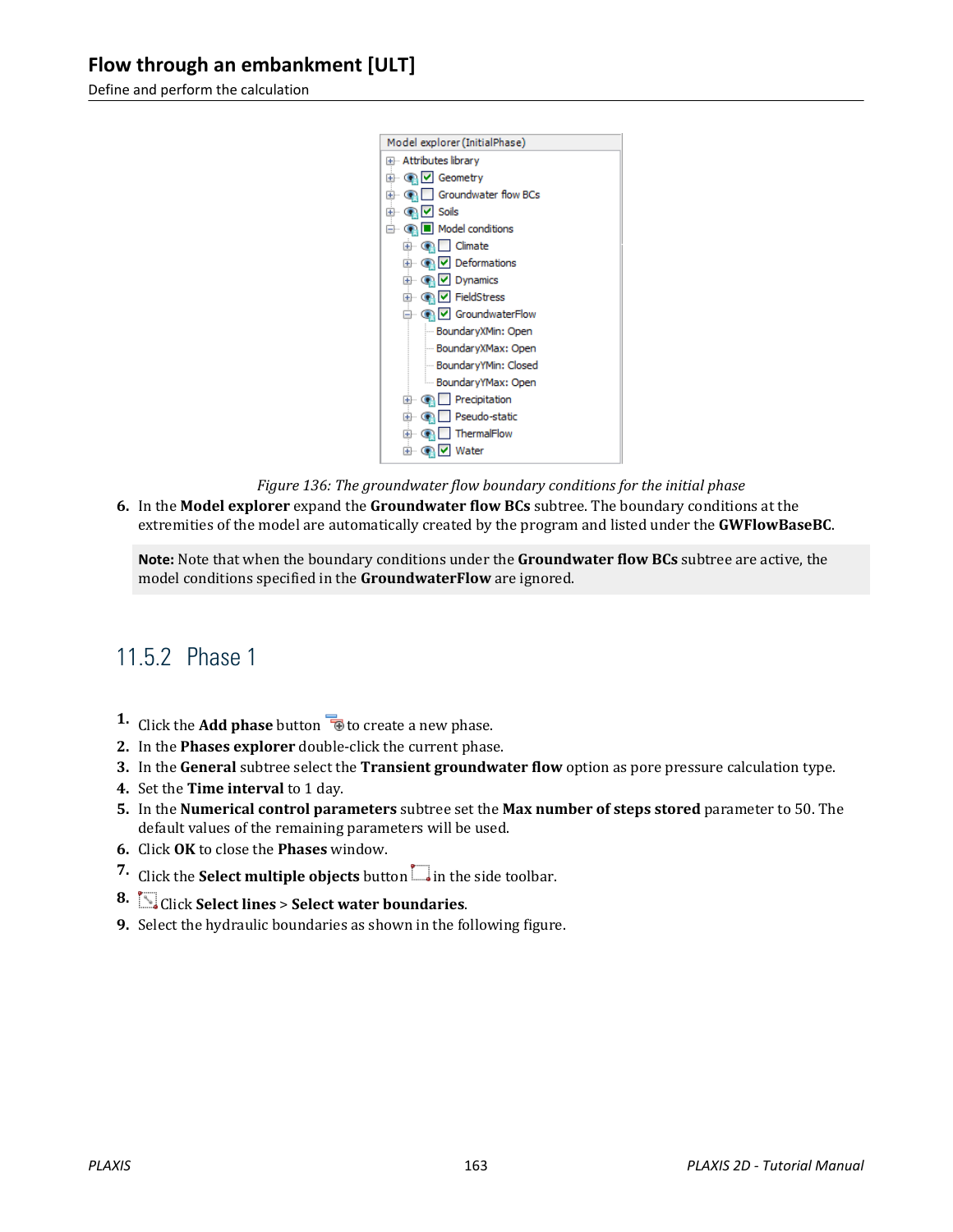Define and perform the calculation



- **10.** Right-click and click **Activate**.
- **11.** In the **Selection explorer** set the **Behaviour** parameter to **Head**.
- **12.** Set h<sub>ref</sub> to 4.5 m.
- **13.** Select the **Time dependent** option in the **Time dependency** drop-down menu.
- **14.** Click on the **Head function** parameter.
- **15.** Click the **Add** button  $\leftarrow$  to add a new head function.
- **16.** In the **Flow functions** window select the **Harmonic** option in the **Signal** drop-down menu. Set the amplitude to 1 m, the phase angle to 0° and the period to 1 day.



*Figure 137: The flow function for the rapid case*

**17.** Click **OK** to close the **Flow functions** window.

## 11.5.3 Phase 2

- **1.** Click the **Add phase** button **the conduct** a new phase.
- **2.** In the **Phases explorer** double-click the current phase.
- **3.** In the **General** subtree select the **Initial phase** in the **Start from phase** drop-down menu.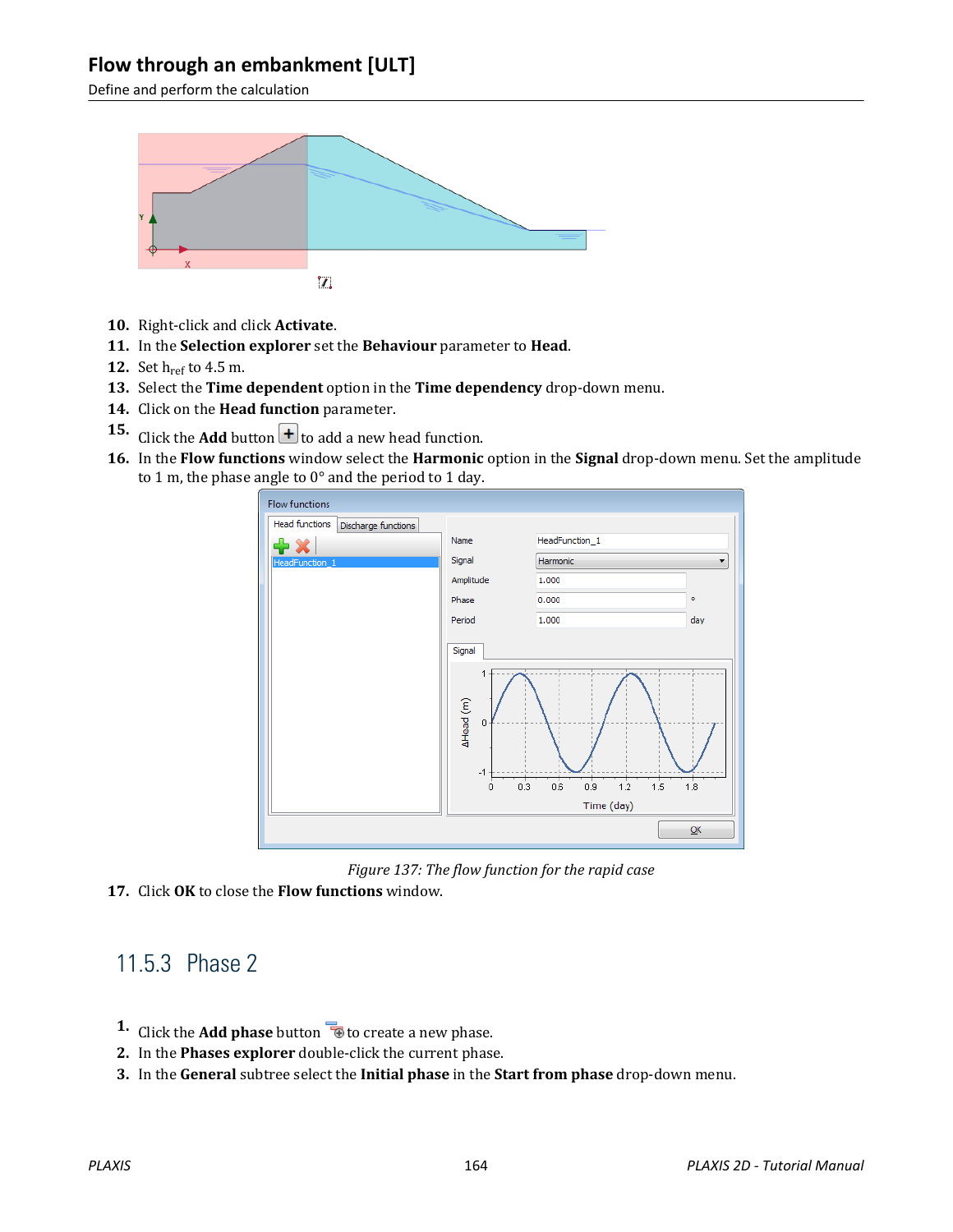Define and perform the calculation

- **4.** Select the **Transient groundwater flow** option as **Pore pressure calculation type**.
- **5.** Set the **Time interval** to 10.0 day.
- **6.** In the **Numerical control parameters** subtree set the **Max number of steps stored** parameter to 50. The default values of the remaining parameters will be used.
- **7.** Click **OK** to close the **Phases** window.
- **8.** Make sure that the same boundaries are selected as in Phase 1.
- **9.** In the **Selection explorer** click on the **Head function** parameter.
- **10.** Click the **Add** button  $\mathbf{t}$  to add a new head function.
- **11.** In the **Flow functions** window select the **Harmonic** option in the **Signal** drop-down menu. Set the amplitude to 1 m, the phase angle to 0° and the period to 10 day.



*Figure 138: The flow function for the slow case*

**12.** Click **OK** to close the **Flow functions** window.

## 11.5.4 Execute the calculation

To select points to be considered in curves:

- **1.** In the **Staged construction** mode click the **Select point for curves** button  $\blacktriangledown$  in the side toolbar. The **Connectivity plot** is displayed in the Output program.
- **2.** In the **Select points** window select nodes located nearest to (0 3) and (8 2.5) to be considered in curves.
- **3.** Click **Update** to close the output program.
- **4.** Click the **Calculate** button  $\begin{bmatrix} \int dV \\ v \end{bmatrix}$  to calculate the project.
- **5. Save the project after the calculation has finished.**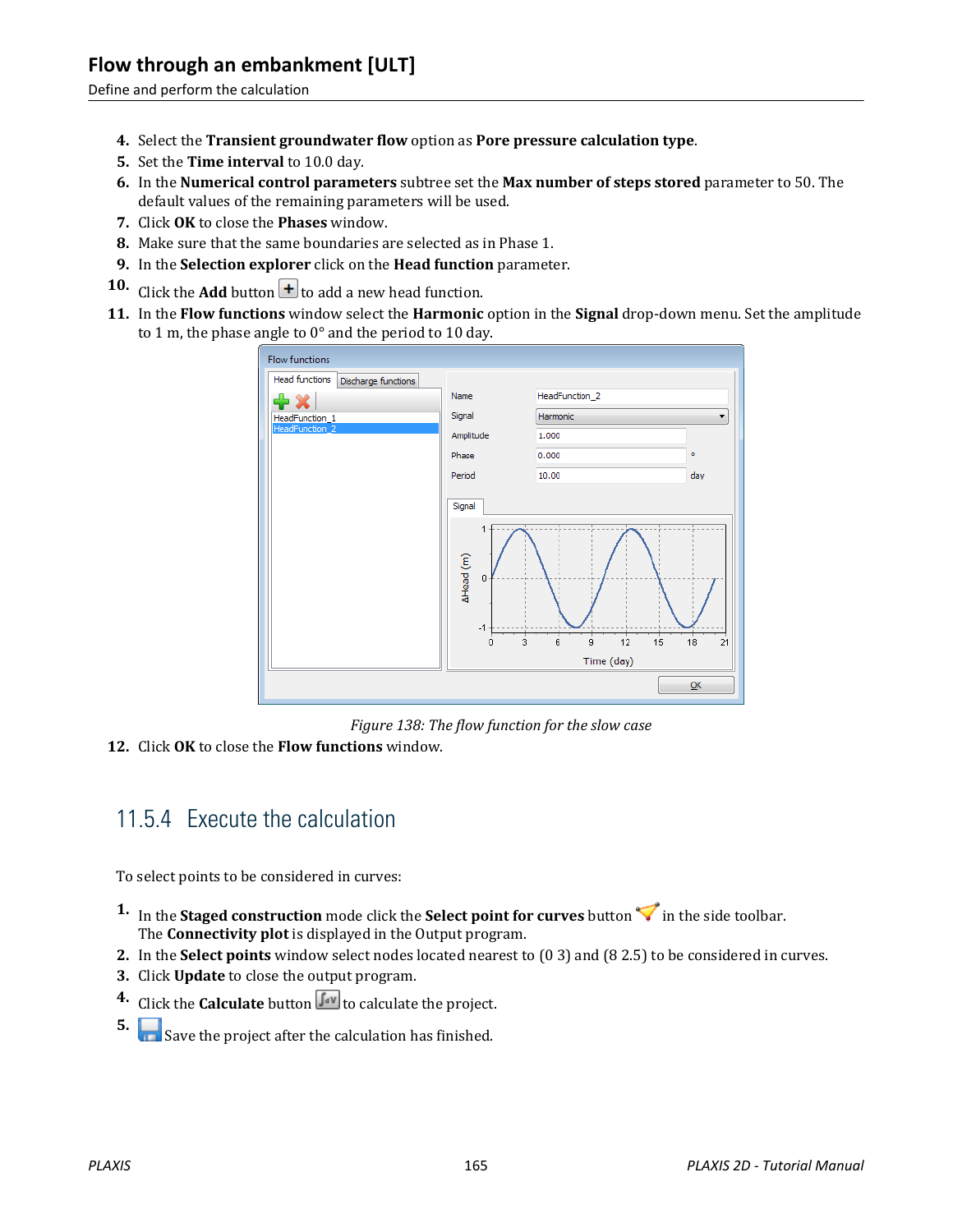## 11.6 Results

In the Output program the **Create animation** tool can be used to animate the results displayed in the Output program. To create the animation follow these steps:

- **1.** Click the menu **Stresses** > **Pore pressures** > **Groundwater head**.
- **2.** Select the menu **File** > **Create animation**. The corresponding window pops up.
- **3.** Define the name of the animation file and the location where it will be stored. By default the program names it according to the project and stores it in the project folder. In the same way animations can be created to compare the development of pore pressures or flow field.
- **4.** Deselect the Initial phase and Phase 2, such that only Phase 1 is included in the animations and rename the animation accordingly. The **Create animation** window looks like this:

| A.<br>Create animation                               |                                                               |           |                                |                        |                     |            | $\times$  |
|------------------------------------------------------|---------------------------------------------------------------|-----------|--------------------------------|------------------------|---------------------|------------|-----------|
| Animation<br>Name                                    | is\AppData\Local\Temp\Plaxis_qam\Temp_folders\New project.avi |           |                                |                        |                     |            |           |
|                                                      | $\sqrt{\ }$ Show animation                                    |           |                                |                        |                     |            |           |
| Video Settings                                       |                                                               |           |                                |                        |                     |            |           |
| Image width                                          | 793                                                           | pixels    | □ Lock aspect ratio            |                        |                     |            |           |
| Image height                                         | 398                                                           | pixels    |                                |                        |                     |            |           |
| Animation speed                                      | 100<br>frames per second                                      |           |                                |                        |                     |            |           |
| Compressor                                           | Intel IYUV codec                                              |           | <b>Details</b><br>$\checkmark$ | About                  |                     |            |           |
| $\sqrt{\ }$ Show legend<br>Show title<br>Show rulers | Use current legend or scale factor                            |           |                                |                        |                     |            |           |
| Phase                                                |                                                               | Phase no. | Starts from                    | Calculation type       | Load input          | First step | Last step |
| $\pm$                                                | Initial phase [InitialPhase]                                  | 0         | N/A                            | Flow only              | N/A                 | 0          | 0         |
| $\checkmark$<br>$\pm$<br>$+$                         | Phase_1 [Phase_1]                                             | 1         | 0<br>0                         | Flow only<br>Flow only | Staged construction | 1<br>25    | 24<br>69  |
|                                                      | Phase_2 [Phase_2]                                             | 2         |                                |                        | Staged construction |            |           |

*Figure 139: Create animation window*

To view the results in a cross section:

**1.** Click the **Cross section** button in the side toolbar.

The **Cross section points** window pops up and the start and the end points of the cross section can be defined.

Draw a cross section through the points (2.0 3.0) and (20.0 1.0). The results in the cross section are displayed in a new window.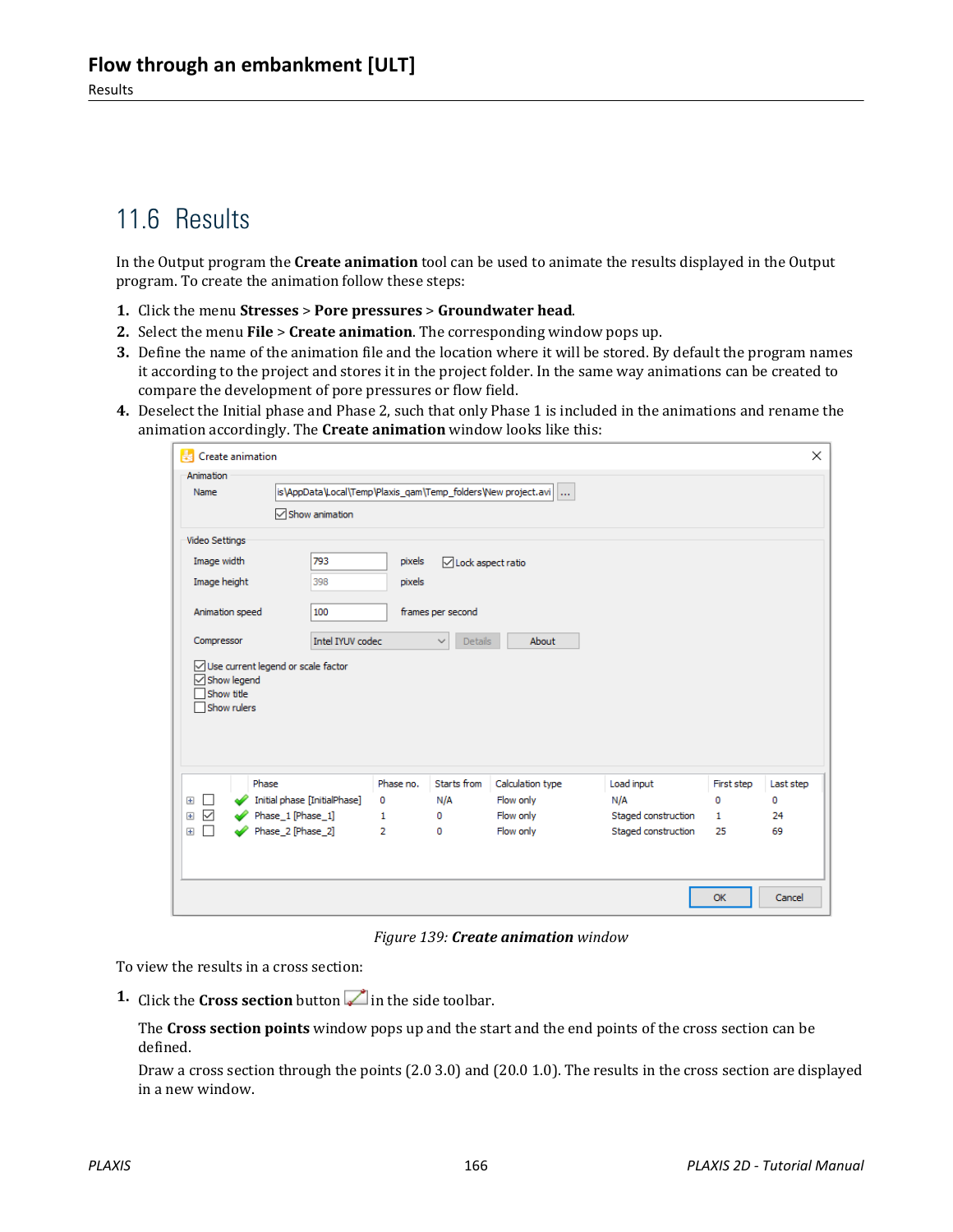- **2.** In the **Cross section** view select the menu **Stresses** > **Pore pressures** > **p active**.
- **3.** Select the **Cross section curves** option  $\triangle$  in the **Tools** menu. After the curves window pops up, select the menu **Selection style** > **Individual steps**.
- **4.** Select Phase 1. The variation of the results in the cross section is displayed in a new window.
- **5.** Do the same for Phase 2. This may take about 30 seconds.
- **6.** The variation of the results due to different time intervals in harmonic variation at a specific cross section can be compared, see the figures below.

It can be seen that the slower variation of the external water level has a more significant influence on the pore pressures in the embankment and over a larger distance.



*Figure 140: Active pore pressure variation in the cross section in Phase 1*